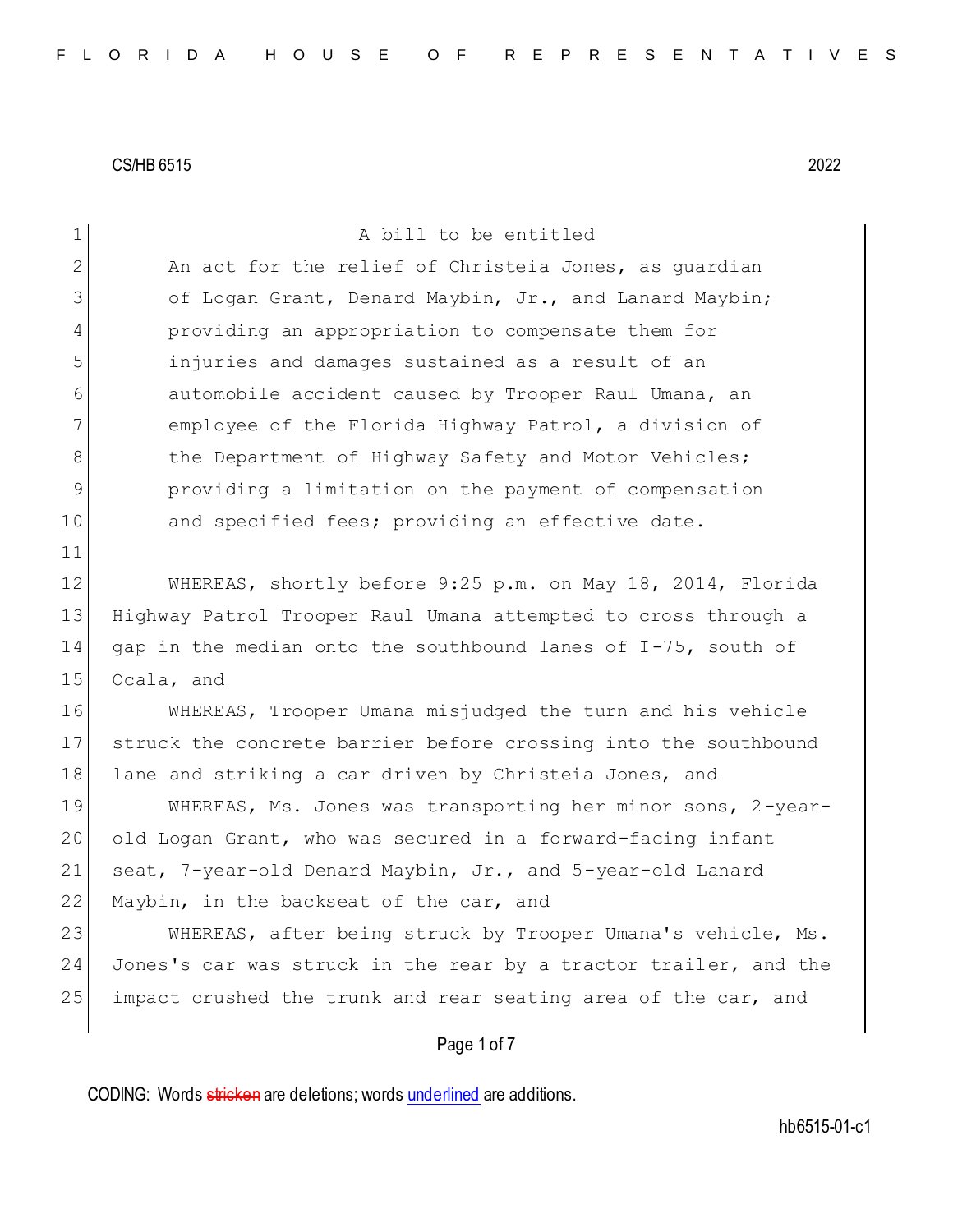26 WHEREAS, the car was propelled off the road, where it 27 struck a tree and caught fire, and 28 WHEREAS, all three children were transported by helicopter 29 to the University of Florida Health Shands Hospital in 30 Gainesville, and 31 WHEREAS, at the hospital, Logan Grant was diagnosed with a 32 severe traumatic brain injury, extensive facial fractures, 33 pulmonary edema, and respiratory failure, and 34 WHEREAS, Logan Grant remained in the hospital for a month 35 before he was discharged to Brooks Rehabilitation Hospital in 36 Jacksonville for 2 weeks of brain injury rehabilitation, and 37 WHEREAS, Logan Grant continues to receive speech therapy 38 weekly and struggles with expressive and receptive language, and 39 WHEREAS, Logan Grant also exhibits left-side body weakness 40 and behavioral difficulties, and 41 WHEREAS, Logan Grant's past medical bills exceed \$310,000, 42 and Medicaid has asserted a lien of \$135,161.64, and 43 WHEREAS, pediatric physical medicine and rehabilitation 44 specialist Dr. Paul Kornberg has examined Logan Grant and has 45 observed ongoing left hemiparesis with motor, perceptual, 46 communicative, cognitive, and behavioral impairments of a 47 permanent nature which will prevent him from achieving gainful 48 employment, and 49 WHEREAS, Dr. Kornberg reported that Logan Grant is at a 50 high risk for developing seizures in the future, requires

## Page 2 of 7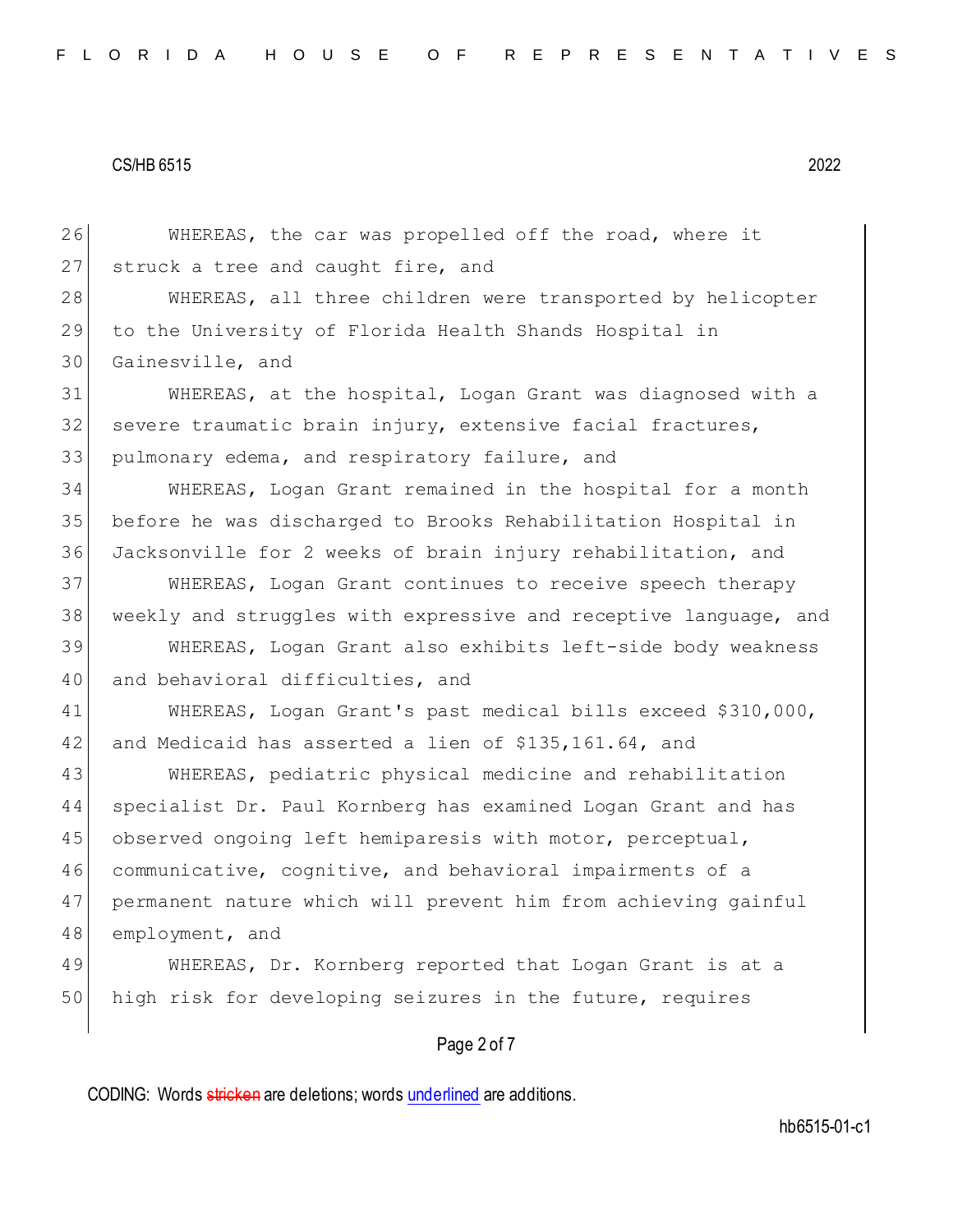51 ongoing bracing of his left ankle to improve gait, is 52 anticipated to require a scooter for long-distance mobility by 53 the age of 30, is likely to require invasive treatment or 54 orthopedic surgery in the form of left heel cord lengthening in 55 the future, and is expected to be unable to live alone as an 56 adult, necessitating guardianship and attendant care, and

 WHEREAS, Dr. Michael Shahnasarian has estimated Logan Grant's future medical and palliative care needs to be \$6,702,555, and his loss of earning capacity over his lifetime to be between \$1,543,014 and \$2,810,754, and

61 WHEREAS, Lanard Maybin arrived at Shands Hospital with a 62 Glasgow Coma Scale of 7, a head injury, a facial laceration, and 63 a shoulder injury that required surgery, and

64 WHEREAS, a plastic surgeon repaired Lanard Maybin's facial 65 laceration during his stay in the pediatric intensive care unit 66 before he was discharged from the hospital on May 22, 2014, and

67 | WHEREAS, since the accident, Lanard Maybin has experienced 68 | night terrors and changes in behavior and temperament, and has 69 gained significant weight, and

 WHEREAS, in early 2019, Dr. Patrick Gorman evaluated Lanard Maybin and diagnosed him as having posttraumatic stress disorder and significant neurocognitive difficulties secondary to 73 traumatic brain injury, and

74 WHEREAS, Lanard Maybin's past medical bills amount to  $75$   $\frac{535}{584.16}$ , and Medicaid has asserted a lien in the amount of

## Page 3 of 7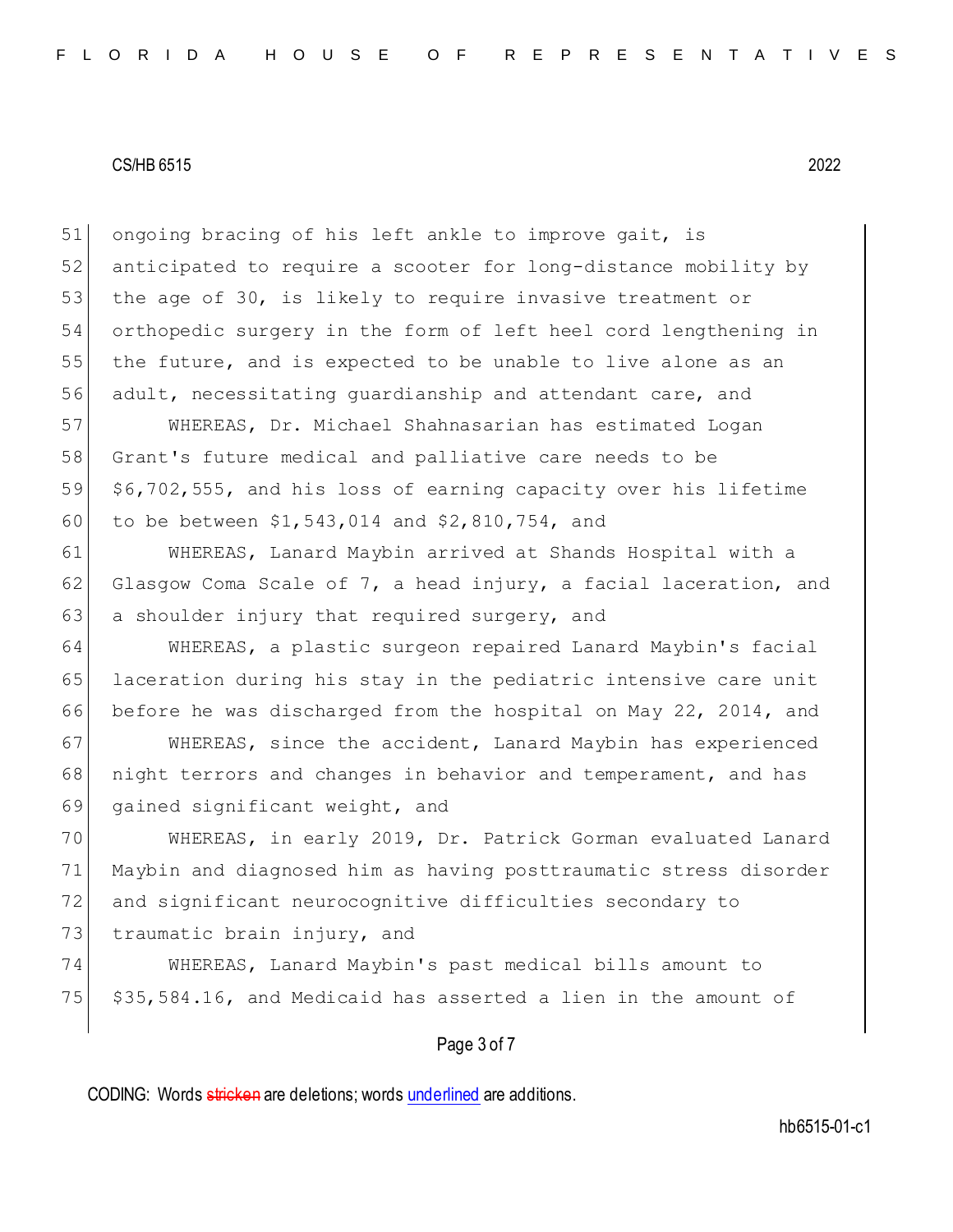76 \$22,525.66, and

77 WHEREAS, at Shands Hospital, Denard Maybin, Jr., was 78 intubated, was put on mechanical ventilation for a day, and was 79 diagnosed with a severe traumatic brain injury and a 80 subcutaneous soft tissue scalp laceration that required surgery, 81 and

82 WHEREAS, Denard Maybin, Jr., remained hospitalized for 2 83 weeks before he was transferred to Brooks Rehabilitation Center 84 for acute inpatient rehabilitation, and

85 WHEREAS, the rehabilitation center noted that Denard 86 Maybin, Jr., had significant cognitive deficits as well as 87 impulsivity and behavioral changes, and

88 WHEREAS, Denard Maybin, Jr., continues to receive 89 occupational therapy, physical therapy, and speech therapy, and

90 WHEREAS, the past medical bills of Denard Maybin, Jr., 91 exceed \$175,000, and Medicaid has asserted a lien of \$96,833.99, 92 and

93 WHEREAS, Dr. Kornberg has diagnosed Denard Maybin, Jr., 94 with permanent impairment that will prevent him from achieving 95 gainful employment, and

96 WHEREAS, Dr. Kornberg reported that Denard Maybin, Jr., is 97 at a high risk for developing seizures in the future and that he 98 is expected to be unable to live alone as an adult,

99 necessitating quardianship and attendant care, and

100 WHEREAS, Dr. Shahnasarian has estimated future medical and

## Page 4 of 7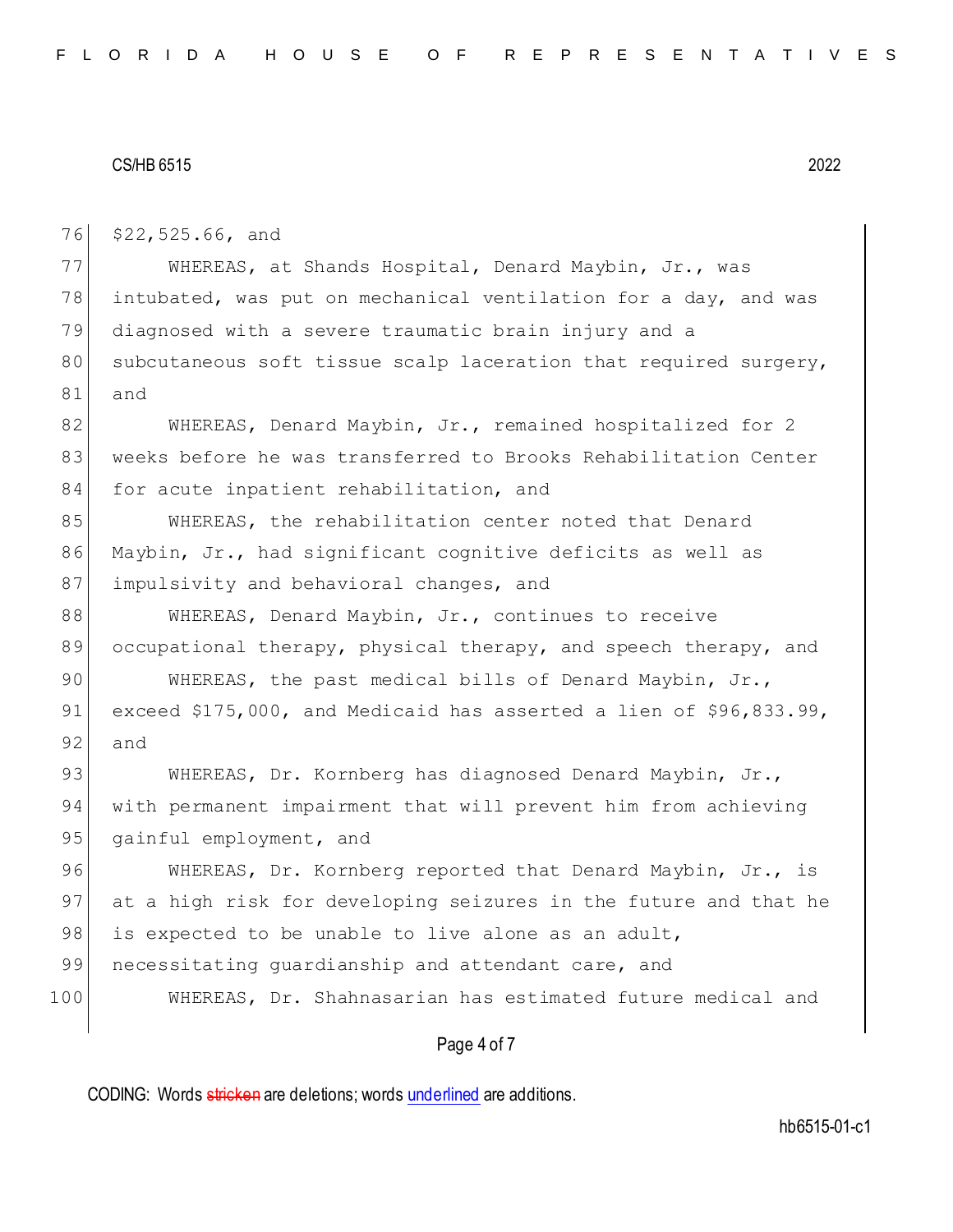101 palliative care needs of Denard Maybin, Jr., to be \$5,773,129, 102 and his loss of earning capacity over his lifetime to be between 103 \$1,568,817 and \$2,858,577, and

104 WHEREAS, Trooper Umana was an employee of the Florida 105 Highway Patrol, a division of the Department of Highway Safety 106 and Motor Vehicles, and

107 WHEREAS, Trooper Umana had a duty to use reasonable care to 108 avoid accidents and injury to himself and others while driving 109 his patrol vehicle, and

 WHEREAS, Ms. Jones, as parent and natural guardian of Logan Grant, Denard Maybin, Jr., and Lanard Maybin, through a lawsuit filed in the Circuit Court of the Ninth Judicial Circuit in and for Orange County under case number 2017-CA-00732-O, alleged that the negligence of the Florida Highway Patrol, through its trooper, was the proximate cause of serious injuries to her 116 minor sons, and

117 WHEREAS, Ms. Jones, through a separate lawsuit filed in the 118 Circuit Court of the Ninth Judicial Circuit in and for Orange 119 County under case number 2018-CA-004258-O, alleged that the 120 negligence of the Florida Highway Patrol, through its trooper, 121 was the proximate cause of her own injuries, and

 WHEREAS, on November 30, 2018, in case number 2017-CA-123 00732-O, Ms. Jones and the Florida Highway Patrol entered into a settlement agreement regarding the claims of Ms. Jones and her minor sons which arose out of the accident described in this

## Page 5 of 7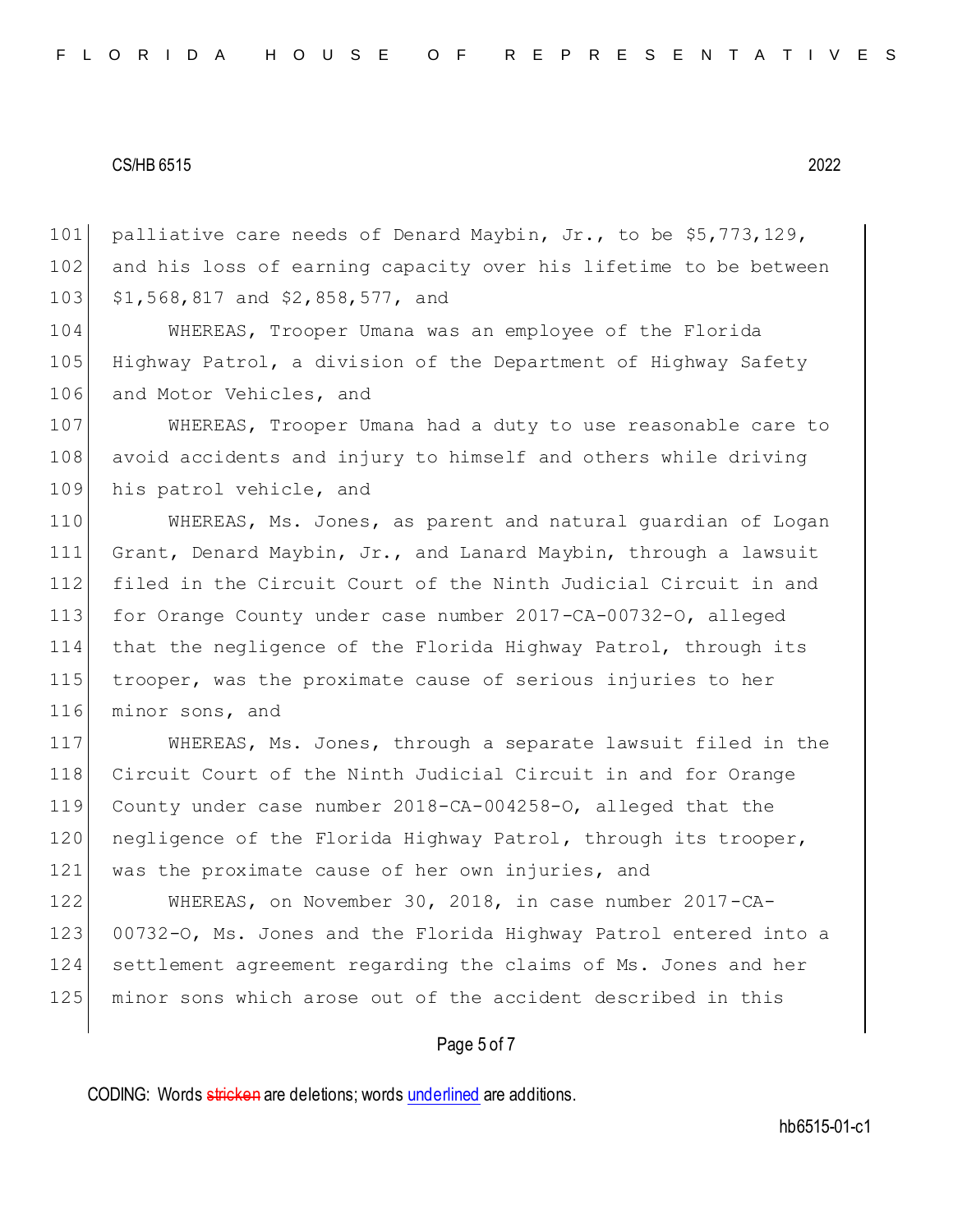Page 6 of 7 126 act, including the claims under case number 2018-CA-004258-O, 127 which are to be dismissed with prejudice, and 128 WHEREAS, Ms. Jones and the Florida Highway Patrol 129 acknowledged that if the case had gone to trial, a jury could 130 reasonably have awarded damages to Ms. Jones in the amount of 131 \$18 million, and both parties agreed to a settlement in the 132 amount of \$7.5 million, and 133 WHEREAS, the settlement agreement requires the Division of 134 Risk Management of the Department of Financial Services to pay 135 \$285,000 to Ms. Jones pursuant to the statutory limits of 136 liability in s. 768.28, Florida Statutes, and 137 WHEREAS, Ms. Jones seeks satisfaction of the remaining 138 balance of the settlement agreement, which is \$7.5 million, NOW, 139 THEREFORE, 140 141 Be It Enacted by the Legislature of the State of Florida: 142 143 Section 1. The facts stated in the preamble to this act 144 are found and declared to be true. 145 Section 2. The sum of \$7.5 million is appropriated from 146 the General Revenue Fund to the Department of Highway Safety and 147 Motor Vehicles for the relief of Christeia Jones as compensation 148 for injuries and damages sustained by her and her minor sons, 149 Logan Grant, Denard Maybin, Jr., and Lanard Maybin. 150 Section 3. The Chief Financial Officer is directed to draw

CODING: Words stricken are deletions; words underlined are additions.

hb6515-01-c1